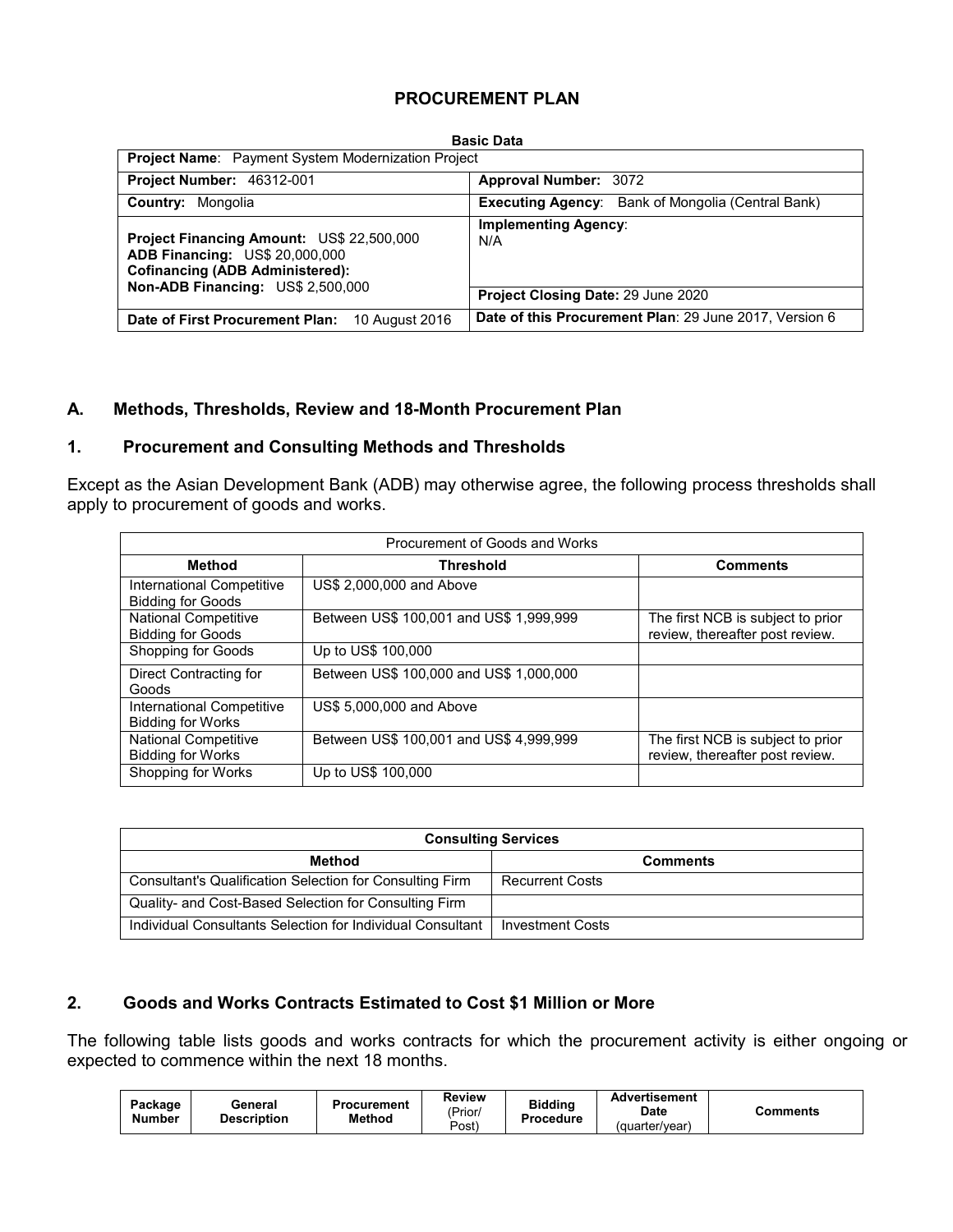| $\mathbf{1}$   | Core Banking<br>System/BOM<br>General Ledger                                                                                                                   | $\overline{ICB}$ | Prior | 1S1E | Q1/2018   | Prequalification of<br>Bidders: N<br>Domestic Preference<br>Applicable: N<br><b>Bidding Document:</b><br>Goods         |
|----------------|----------------------------------------------------------------------------------------------------------------------------------------------------------------|------------------|-------|------|-----------|------------------------------------------------------------------------------------------------------------------------|
| 15.            | Public Key<br>infrastructure<br>implementation for<br>financial<br>organizations                                                                               | $\overline{ICB}$ | Prior | 1S1E | Q3 / 2017 | Prequalification of<br>Bidders: N<br>Domestic Preference<br>Applicable: N<br><b>Bidding Document:</b><br>Goods         |
| 3              | <b>ACH Plus</b><br>supporting Direct<br>Credits, Direct<br>Debits and Instant<br><b>Funds Transfers</b>                                                        | $\overline{ICB}$ | Prior | 1S2E | Q3 / 2017 | Prequalification of<br>Bidders: N<br>Domestic Preference<br>Applicable: N<br><b>Bidding Document:</b><br>Goods         |
| $\overline{4}$ | The National T card<br>systems enhanced<br>to support EMV<br>and NFC<br>technology and<br>integration of e-<br>Money schemes<br>into Banking<br>Payment system | <b>ICB</b>       | Prior | 1S1E | Q1/2018   | Prequalification of<br>Bidders: N<br>Domestic Preference<br>Applicable: N<br><b>Bidding Document:</b><br><b>Others</b> |

# **3. Consulting Services Contracts Estimated to Cost \$100,000 or More**

The following table lists consulting services contracts for which the recruitment activity is either ongoing or expected to commence within the next 18 months.

| Package<br><b>Number</b> | <b>General Description</b>                                                                                                | <b>Recruitment</b><br>Method | <b>Review</b><br>(Prior/<br>Post) | <b>Advertisement</b><br>Date (quarter/year) | Type of<br>Proposal | <b>Comments</b>                                                                                     |
|--------------------------|---------------------------------------------------------------------------------------------------------------------------|------------------------------|-----------------------------------|---------------------------------------------|---------------------|-----------------------------------------------------------------------------------------------------|
| 7 <sub>1</sub>           | Legal Framework Components<br>required to support the proposed<br>interoprable national payment<br>systems infrastructure | <b>QCBS</b>                  | Prior                             | Q3/2018                                     | <b>FTP</b>          | Assignment:<br>International<br><b>Quality-Cost Ratio:</b><br>80:20<br>Comments:<br>Various experts |

# **4. Goods and Works Contracts Estimated to Cost Less than \$1 Million and Consulting Services**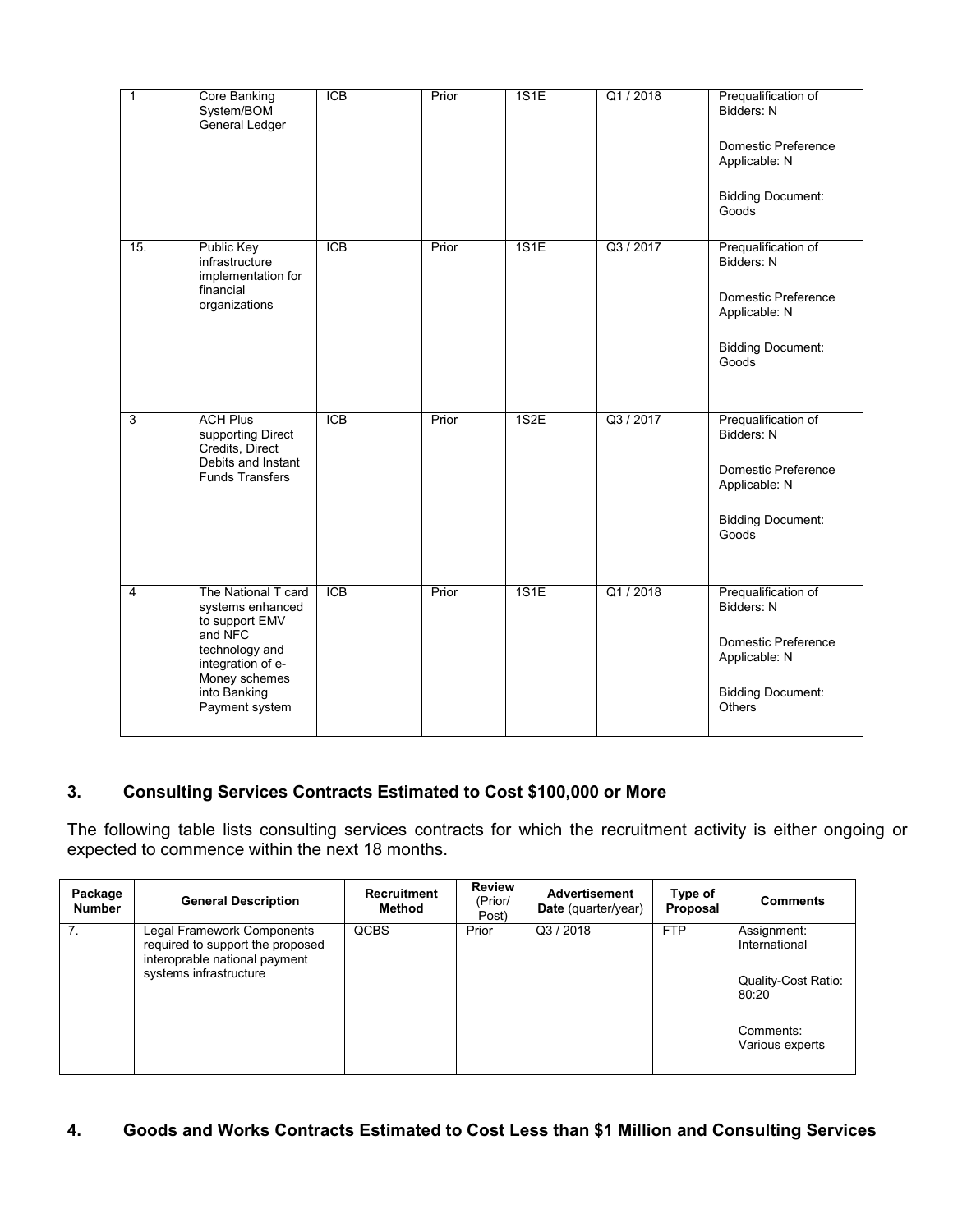# **Contracts Less than \$100,000 (Smaller Value Contracts)**

The following table lists smaller-value goods, works and consulting services contracts for which the activity is either ongoing or expected to commence within the next 18 months.

| Package<br><b>Number</b> | General<br><b>Description</b>                                                                                                                                                         | Number of<br><b>Contracts</b> | Procurement<br>Method | <b>Review</b><br>(Prior/ | <b>Bidding</b><br>Procedure | Advertisem<br>ent<br>Date | <b>Comments</b>                                                                                                                                    |
|--------------------------|---------------------------------------------------------------------------------------------------------------------------------------------------------------------------------------|-------------------------------|-----------------------|--------------------------|-----------------------------|---------------------------|----------------------------------------------------------------------------------------------------------------------------------------------------|
|                          |                                                                                                                                                                                       |                               |                       | Post)                    |                             | (quarter/year             |                                                                                                                                                    |
| 09                       | <b>PIU Furniture and</b><br>Computer<br>Hardware                                                                                                                                      | $\mathbf{1}$                  | <b>SHOPPING</b>       | Post                     |                             | Q3 / 2017                 | Comments:<br>Computers<br>and Printing<br>devices,<br>Desks, Chair<br>and Shelves<br>for PIU staff                                                 |
| 10.                      | <b>Upgrade RTGS</b><br>to 2nd<br>Generation                                                                                                                                           | $\mathbf{1}$                  | $\overline{DC}$       | Prior                    |                             | Q1 / 2017                 |                                                                                                                                                    |
| 14.                      | Shared access<br>control and<br>authentication<br>services solution<br>(e-Tokenization)                                                                                               | $\mathbf{1}$                  | $\overline{ICB}$      | Prior                    | 1S1E                        | Q4 / 2017                 | Prequalificatio<br>n of Bidders:<br>$\mathsf{N}$<br>Domestic<br>Preference<br>Applicable: N<br>Bidding<br>Document:<br>Goods<br>Comments:<br>Goods |
| 16.                      | Upgrade of the<br>National Shared<br>EFTPOS / ATM<br>Switch including<br>Card and Hybrid /<br><b>EMV Card</b><br>Production<br>System (physical<br>and electronic<br>personalization) | $\mathbf{1}$                  | $\overline{DC}$       | Prior                    |                             | Q4 / 2018                 | Domestic<br>Preference<br>Applicable: N                                                                                                            |
| 5.2                      | Renovation of<br>and supply and<br>installation of<br>equipment for<br><b>Disaster</b><br>Recovery Data<br>Center at the<br>Central Bank<br>branch in<br>Darkhan-Uul<br>aimag         | $\mathbf{1}$                  | NCB                   | Prior                    | 1S1E                        | Q4 / 2017                 | Prequalificatio<br>n of Bidders:<br>N<br>Domestic<br>Preference<br>Applicable: N<br><b>Bidding</b><br>Document:<br>Large Works                     |
| 5.3                      | Renovation of<br>and supply and<br>installation of<br>equipment for the<br>Main Data Center<br>in Ulaanbaatar                                                                         | $\mathbf{1}$                  | NCB                   | Prior                    | 1S1E                        | Q2 / 2018                 | Prequalificatio<br>n of Bidders:<br>N<br>Domestic<br>Preference                                                                                    |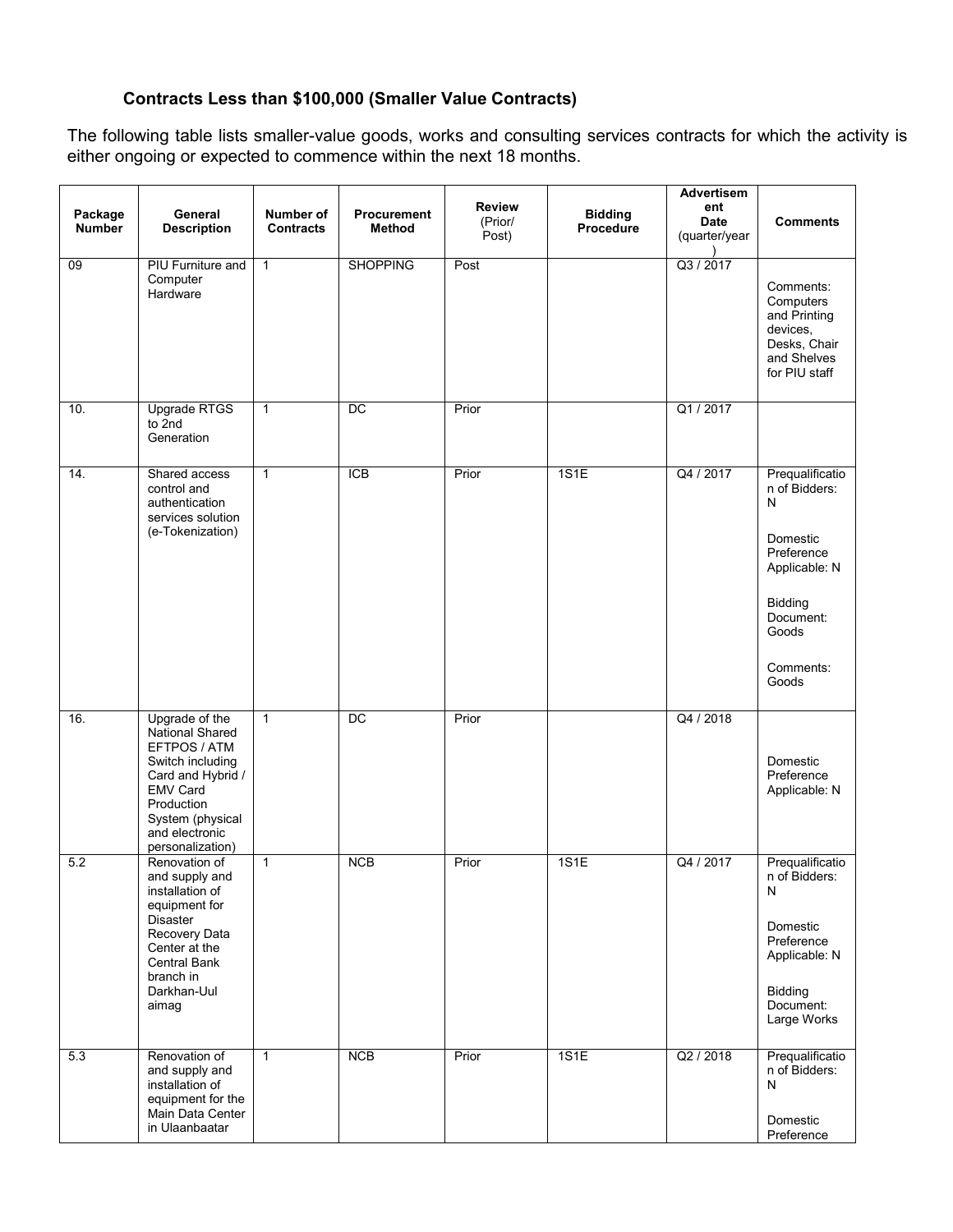|  |  |  | Applicable: N                       |
|--|--|--|-------------------------------------|
|  |  |  | Bidding<br>Document:<br>Small Works |
|  |  |  |                                     |

| Package<br><b>Number</b> | General<br><b>Description</b>                                                                                                                                                             | Number of<br><b>Contracts</b> | <b>Recruitment</b><br><b>Method</b> | <b>Review</b><br>(Prior/<br>Post) | <b>Advertisement</b><br>Date<br>(quarter/year) | Type of<br>Proposal | <b>Comments</b>                                   |
|--------------------------|-------------------------------------------------------------------------------------------------------------------------------------------------------------------------------------------|-------------------------------|-------------------------------------|-----------------------------------|------------------------------------------------|---------------------|---------------------------------------------------|
| 19.                      | Core Banking<br>System/BOM<br>General Ledger<br>(G/L)                                                                                                                                     | $\mathbf{1}$                  | $\overline{ICS}$                    | Prior                             | Q3 / 2017                                      |                     | Assignment:<br>International                      |
|                          |                                                                                                                                                                                           |                               |                                     |                                   |                                                |                     | Expertise:<br>Core Banking                        |
| 20.                      | Specialist on<br>Central<br><b>Securities</b><br>Depository and                                                                                                                           | $\mathbf{1}$                  | <b>ICS</b>                          | Prior                             | Q3 / 2017                                      |                     | Assignment:<br>International                      |
|                          | <b>Trading Systems</b>                                                                                                                                                                    |                               |                                     |                                   |                                                |                     | Expertise:<br>Central<br>Securities<br>Depository |
| 22.                      | Implementation<br>of Mobile NFC<br>enablement<br>either HCE or                                                                                                                            | $\mathbf{1}$                  | $\overline{ICS}$                    | Prior                             | Q1/2018                                        |                     | Assignment:<br>International<br>Expertise:        |
|                          | TSM                                                                                                                                                                                       |                               |                                     |                                   |                                                |                     | Mobile NFC                                        |
| 24.                      | <b>National Legal</b><br>Consultant                                                                                                                                                       | $\mathbf{1}$                  | <b>ICS</b>                          | Prior                             | Q4 / 2018                                      |                     | Assignment:<br>National                           |
|                          |                                                                                                                                                                                           |                               |                                     |                                   |                                                |                     | Expertise:<br>Legal                               |
| 26.                      | Specialist on<br>Enterprise<br>resource<br>planning (ERP)                                                                                                                                 | $\mathbf{1}$                  | <b>ICS</b>                          | Prior                             | Q3 / 2017                                      |                     | Assignment:<br>International                      |
|                          | System                                                                                                                                                                                    |                               |                                     |                                   |                                                |                     | Expertise:<br>Enterprise<br>resource<br>planning  |
| 5.1                      | A consulting firm<br>to design and<br>develop<br>technical<br>requirement for<br>data centers in<br>Darkhan-Uul and<br>Ulaanbaatar and<br>construction and<br>installation<br>supervision | $\mathbf{1}$                  | CQS                                 | Prior                             | Q3 / 2017                                      | <b>BTP</b>          | Assignment:<br>National                           |
| 6.                       | Specialist to<br>develop the<br>National T card                                                                                                                                           | $\mathbf{1}$                  | <b>ICS</b>                          | Post                              | Q3 / 2017                                      |                     | Assignment:<br>International                      |
|                          | systems<br>enhanced to<br>support EMV<br>and NFC<br>technology and                                                                                                                        |                               |                                     |                                   |                                                |                     | Expertise:<br><b>EMV/NFC</b>                      |
|                          | integration of e-<br>Money schemes                                                                                                                                                        |                               |                                     |                                   |                                                |                     |                                                   |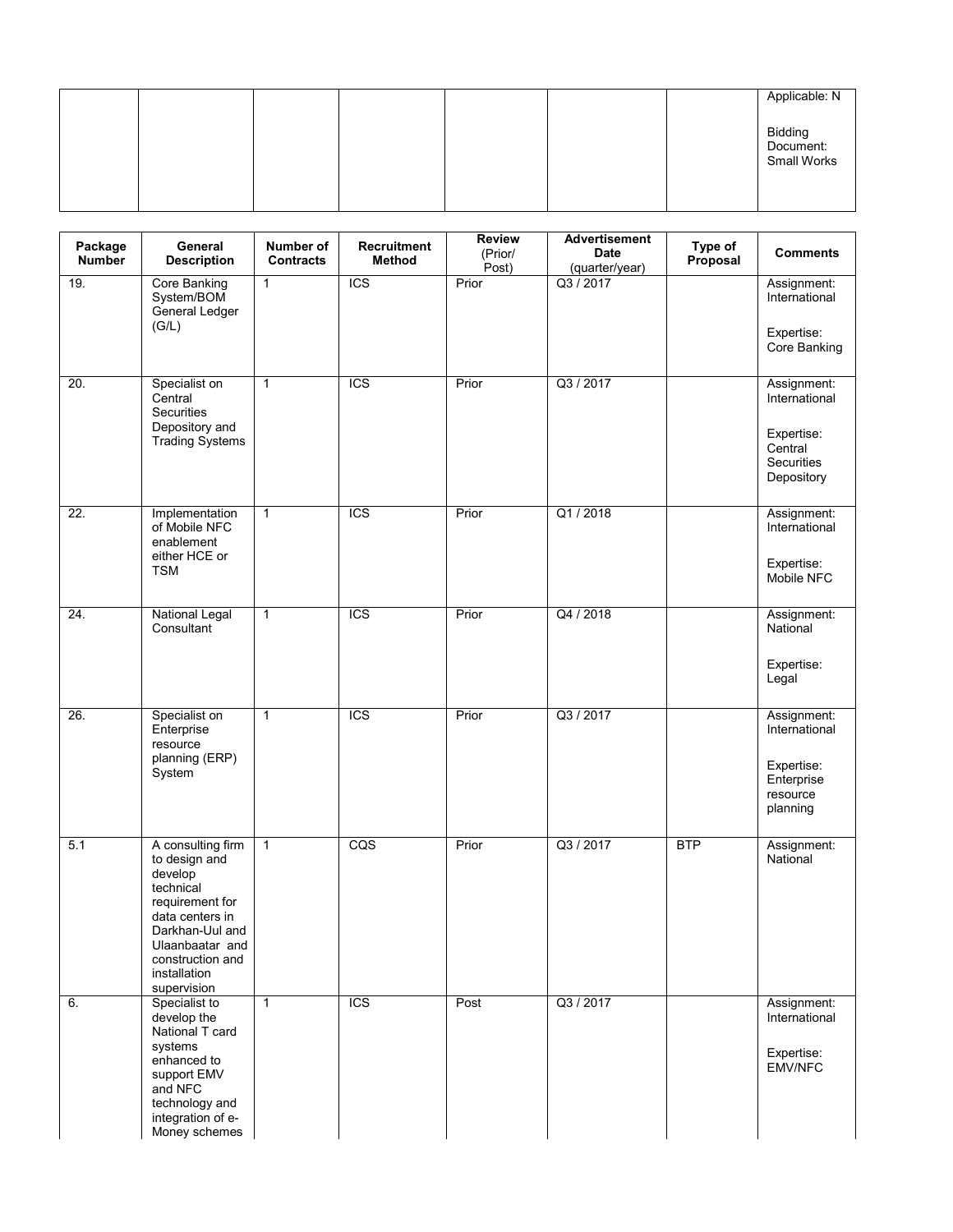| into banking<br>payment system |  |  |  |
|--------------------------------|--|--|--|
|                                |  |  |  |

# **B. Indicative List of Packages Required Under the Project**

The following table provides an indicative list of goods, works and consulting services contracts over the life of the project, other than those mentioned in previous sections (i.e., those expected beyond the current period).

| Package<br><b>Number</b> | <b>General Description</b>                                                                                                                                          | <b>Estimated</b><br>Number of<br><b>Contracts</b> | Procurement<br><b>Method</b> | <b>Review</b><br>(Prior/Post) | <b>Bidding</b><br>Procedure | <b>Comments</b>                                                                                               |
|--------------------------|---------------------------------------------------------------------------------------------------------------------------------------------------------------------|---------------------------------------------------|------------------------------|-------------------------------|-----------------------------|---------------------------------------------------------------------------------------------------------------|
| $\overline{08}$          | Integration of financial and Other<br>Services in the Smart ID Card                                                                                                 | $\mathbf{1}$                                      | <b>ICB</b>                   | Prior                         | 1S1E                        | Prequalification<br>of Bidders: N<br>Domestic<br>Preference<br>Applicable: N<br>Bidding<br>Document:<br>Goods |
| 11.                      | Foreign exchange trading system                                                                                                                                     | $\mathbf{1}$                                      | <b>ICB</b>                   | Prior                         | 1S1E                        | Prequalification<br>of Bidders: N<br>Domestic<br>Preference<br>Applicable: N<br>Bidding<br>Document:<br>Goods |
| 12.                      | Money Market Trading System                                                                                                                                         | $\mathbf{1}$                                      | <b>ICB</b>                   | Prior                         | 1S1E                        | Prequalification<br>of Bidders: N<br>Domestic<br>Preference<br>Applicable: N<br>Bidding<br>Document:<br>Goods |
| 13.                      | Retail banking delivery channels<br>support (supporting branch<br>automation, banking delivery<br>channels and banking interfaces of<br>project implemented systems | $\mathbf{1}$                                      | $\overline{ICB}$             | Prior                         | 1S1E                        | Prequalification<br>of Bidders: N<br>Domestic<br>Preference                                                   |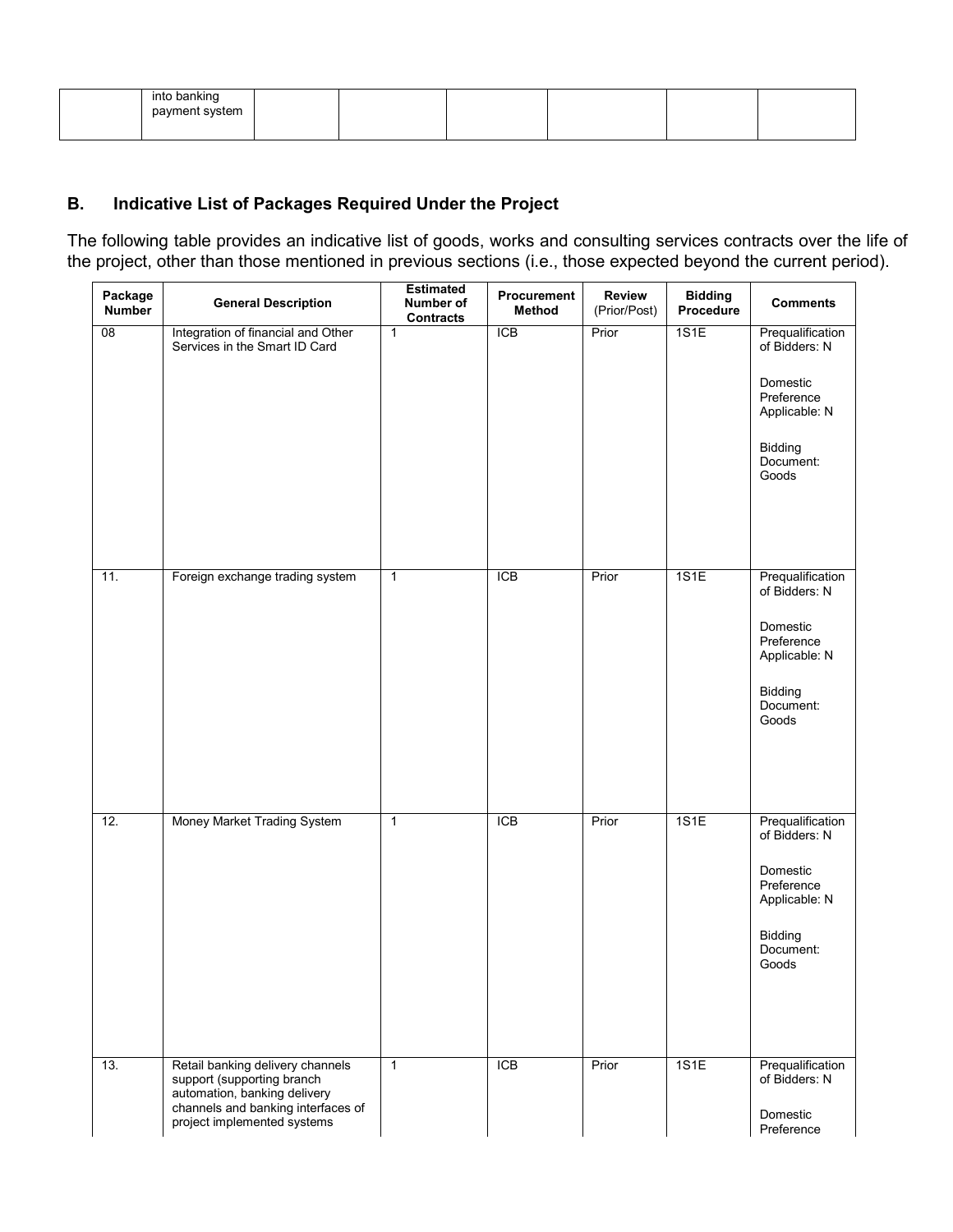|                |                                                                     |                |            |       |      | Applicable: N<br>Bidding<br>Document:<br>Goods                                                                |
|----------------|---------------------------------------------------------------------|----------------|------------|-------|------|---------------------------------------------------------------------------------------------------------------|
| $\overline{2}$ | Central Securities Depository for<br>Government Securities          | $\overline{1}$ | <b>ICB</b> | Prior | 1S1E | Prequalification<br>of Bidders: N<br>Domestic<br>Preference<br>Applicable: N<br>Bidding<br>Document:<br>Goods |
| 23.            | Shared mobile pay by Bank platform<br>based on the fast payment hub | $\overline{1}$ | <b>ICB</b> | Prior | 1S1E | Prequalification<br>of Bidders: N<br>Domestic<br>Preference<br>Applicable: N<br>Bidding<br>Document:<br>Goods |
| 25.            | Implementation of Mobile NFC<br>enablement either HCE or TSM        | $\overline{1}$ | <b>ICB</b> | Prior | 1S1E | Prequalification<br>of Bidders: N<br>Domestic<br>Preference<br>Applicable: N<br>Bidding<br>Document:<br>Goods |

| Package<br><b>Number</b> | <b>General Description</b> | <b>Estimated</b><br>Number of<br><b>Contracts</b> | Recruitment<br>Method | Review<br>(Prior/Post) | Type of<br>Proposal | <b>Comments</b> |
|--------------------------|----------------------------|---------------------------------------------------|-----------------------|------------------------|---------------------|-----------------|
| None                     |                            |                                                   |                       |                        |                     |                 |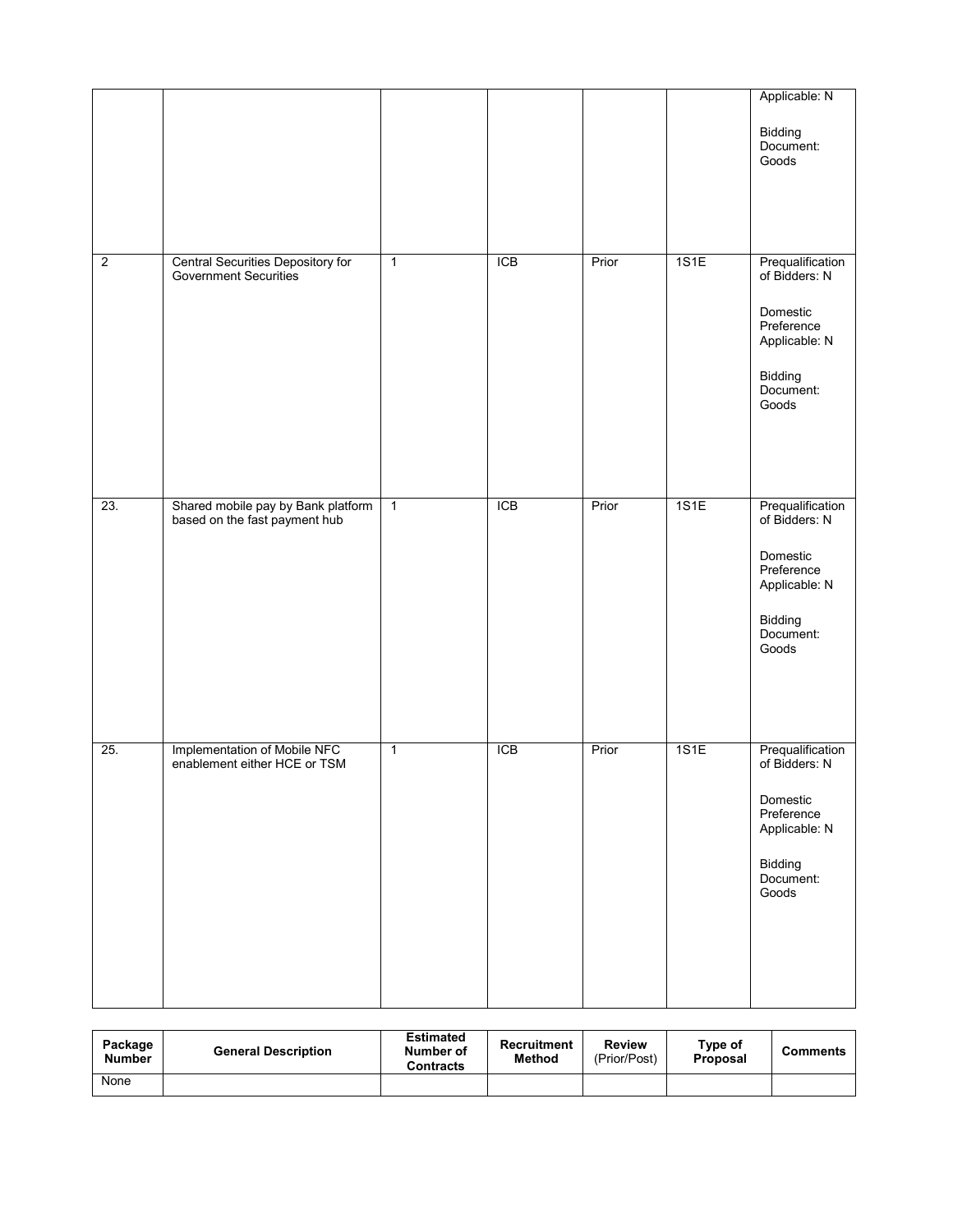# **C. List of Awarded and On-going, and Completed Contracts**

The following tables list the awarded and on-going contracts, and completed contracts.

## 1. Awarded and Ongoing Contracts

#### **Goods and Works**

| OUUUS GIIU TTUINS        |                                                                                                                             |                           |                              |                              |                                                       |                                                 |                            |  |
|--------------------------|-----------------------------------------------------------------------------------------------------------------------------|---------------------------|------------------------------|------------------------------|-------------------------------------------------------|-------------------------------------------------|----------------------------|--|
| Package<br><b>Number</b> | <b>General Description</b>                                                                                                  | <b>Estimated</b><br>Value | Awarded<br>Contract<br>Value | <b>Procurement</b><br>Method | <b>Advertisement</b><br><b>Date</b><br>(quarter/year) | Date of ADB<br>Approval of<br>Contract<br>Award | <b>Comments</b>            |  |
| 18.                      | NETC Core network<br>devices and security<br>network upgrade<br>(Routers, Switches,<br><b>Next Generation</b><br>Firewalls) | 656.000.00                | 382,602.00                   | <b>NCB</b>                   | Q4 / 2016                                             | 07-FEB-17                                       | IT Zone LLC,<br>Mongolia   |  |
| 17.                      | <b>NETC Fiber Network</b><br>Extension                                                                                      | 383.000.00                | 690,124.00                   | DC.                          | Q4 / 2016                                             | 07-MAR-17                                       | Unitelcom LLC,<br>Mongolia |  |

| <b>Consulting Services</b> |                            |                           |                              |                              |                                                       |                                                 |                 |  |  |
|----------------------------|----------------------------|---------------------------|------------------------------|------------------------------|-------------------------------------------------------|-------------------------------------------------|-----------------|--|--|
| Package<br><b>Number</b>   | <b>General Description</b> | <b>Estimated</b><br>Value | Awarded<br>Contract<br>Value | Recruitment<br><b>Method</b> | <b>Advertisement</b><br><b>Date</b><br>(quarter/year) | Date of ADB<br>Approval of<br>Contract<br>Award | <b>Comments</b> |  |  |
| None                       |                            |                           |                              |                              |                                                       |                                                 |                 |  |  |

## 2. Completed Contracts

| <b>Goods and Works</b>   |                               |                           |                              |                              |                                                |                                                        |                       |                 |  |
|--------------------------|-------------------------------|---------------------------|------------------------------|------------------------------|------------------------------------------------|--------------------------------------------------------|-----------------------|-----------------|--|
| Package<br><b>Number</b> | General<br><b>Description</b> | <b>Estimated</b><br>Value | Awarded<br>Contract<br>Value | <b>Procurement</b><br>Method | Advertisement<br><b>Date</b><br>(quarter/year) | Date of ADB<br>Approval of<br><b>Contract</b><br>Award | Date of<br>Completion | <b>Comments</b> |  |
| None                     |                               |                           |                              |                              |                                                |                                                        |                       |                 |  |

| Package<br><b>Number</b> | General<br><b>Description</b>                                                                               | <b>Recruitment</b><br>Method | <b>Advertisement</b><br><b>Date</b><br>(quarter/year) | Date of ADB<br>Approval of<br>Contract<br>Award | Date of<br>Completion | <b>Comments</b> |
|--------------------------|-------------------------------------------------------------------------------------------------------------|------------------------------|-------------------------------------------------------|-------------------------------------------------|-----------------------|-----------------|
| 21.                      | ACH+ system<br>supporting<br>clearing of direct<br>debits, direct<br>credits and instant<br>funds transfers | <b>ICS</b>                   | Q3/2016                                               | 09-NOV-16                                       | 31-MAR-17             | Anthony Lee     |

# **D. National Competitive Bidding**

#### **A. Regulation and Reference Documents**

1. The procedures to be followed for national competitive bidding shall be those set forth in the Public Procurement Law of Mongolia of 1 December 2005, effective 1 February 2006, as amended in February 2007; July 2009; and February, June and December 2011 (hereinafter referred to as PPLM), with the clarifications and modifications described in the following paragraphs required for compliance with the provisions of the ADB Procurement Guidelines.

#### **B. Procurement Procedures**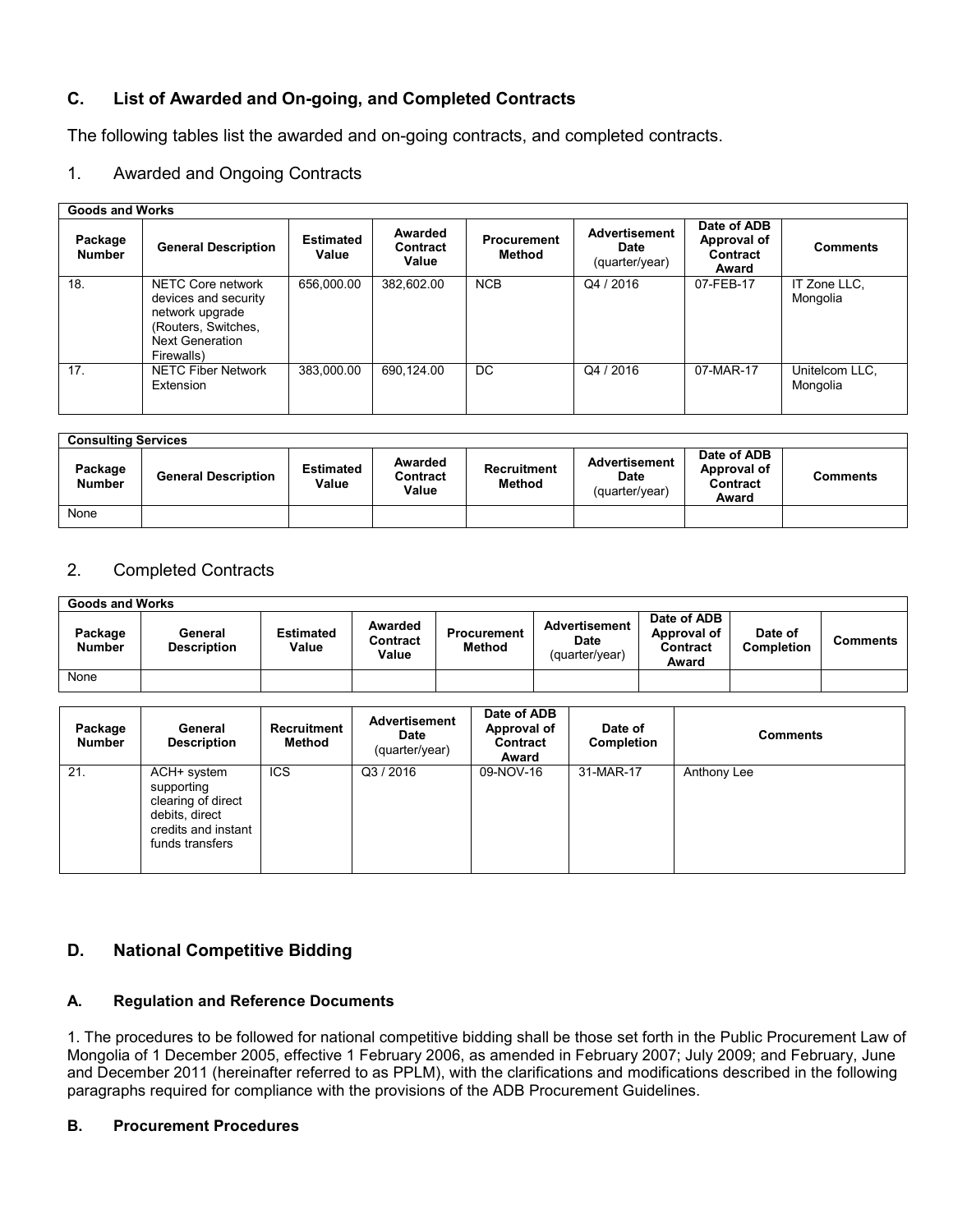## **1. Eligibility** [Recommended standard provision]

2. The eligibility of bidders shall be as defined under section I of the Procurement Guidelines; accordingly, no bidder or potential bidder should be declared ineligible for reasons other than those provided in section I of the Guidelines, **as amended from time to time**.

3. Government-owned enterprises in Mongolia shall be eligible for projects only if they can establish that they: (i) are legally and financially autonomous; (ii) operate under the principles of commercial law; and (iii) are not dependent agencies of the Borrower, Beneficiary, Recipient Executing Agency and/or the Implementing Agency.

### **2. Participation of Foreign Bidders**

4. International bidders from eligible countries of ADB shall be allowed to participate in local procurement and may not be denied participation due to nationality.

#### **3. Preferences**

5. No domestic preference shall be given for domestic bidders and for domestically manufactured goods.

## **4. Prequalification and Registration**

6. Prequalification is discouraged for procurement contracts using NCB. When used, particularly for works contracts, an individual prequalification exercise is acceptable for each contract as is the use of a registration system (or approved standing list) of contractors based on criteria such as experience, financial capacity, and technical capacity. Foreign bidders from eligible countries must, however, be allowed to register and to bid without unreasonable cost or additional requirements.

## **5. Rejection of All Bids and Rebidding**

7. All bids shall not be rejected or new bids invited without ADB's prior written concurrence.

8. No bid shall be rejected merely on the basis of a comparison with the estimated cost or budget ceiling without ADB's prior written concurrence (with specific reference to Article 30 of the PPLM).

#### **C. Bidding Documents**

#### **6. Use of Bidding Documents**

9. National Standard Bidding Documents Goods and Works that have been approved for procurement in ADBfinanced projects shall be used.

#### **7. Language**

10. Bidding documents may be prepared in other languages, but a copy of the bidding documents must be made available in English and submitted to ADB for review.

### **8. Bid Validity**

11. Bidders shall be requested to extend the validity of their bids only under exceptional circumstances and the Executing or Implementing Agency, as the case may be, shall communicate such request for extension to all bidders before the date of expiry of their bids. When the procurement is subject to ADB's prior review, the Executing or Implementing Agency, as the case may be, shall obtain in a timely manner the prior written concurrence of ADB for the extension of the bid validity period.

#### **9. Bid Evaluation**